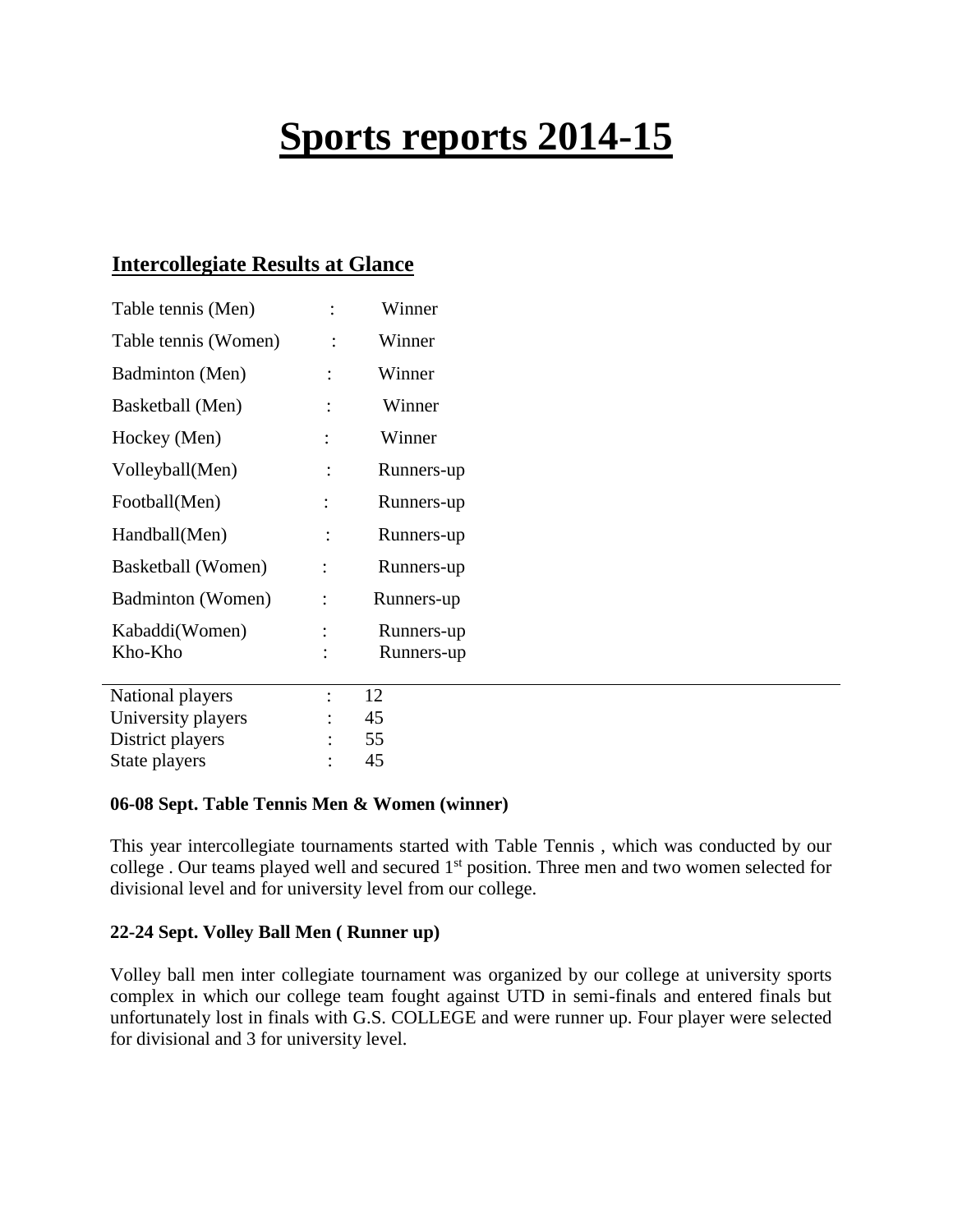#### **28-30 Sept. Basket Ball Women (Runner up)**

Basketball women entered finals by defeating Mata Gujri Girls college in semi finals and lost in finals by UTD. Three of them were selected for university level.

#### **28-30 Sept. football Men (Runner up)**

Football team started its campaign with win against there rivals APN College in semifinal and qualified for finals. But unfortunately lost by UTD by 3-2 goal. Five boys were selected for division and three for university level.

### **10-12 Oct. Kabaddi Women (Runner up)**

Kabaddi womens entered finals by defeating Home Science Govt Girls college but lost in finals by Vikram aaditya collge. Two players were selected for divisional as well as university level.

#### **29-31 Oct. Kho-Kho Men (Runner up)**

Kho-kho tean lost in finals and were runner up. Three boys seleted for divisional and university level.

#### **01-03 Nov. Atheletics meet Men and Women**

Athletic team participated in the Divisional intercollegiate tournament held at University Sports Complex and our college athletes put up a good show in all the events. College team secured:  $Gold : 02$ Silver :01 One got selected for Jabalpur Division and for university level.

#### **01-03 Badminton Men (Winner) Women (Runner up)**

Badminton team (Men) defending champions started the tournament as favourates, played marvelous display of badminton in the semifinals against G.S.College , and reached finals. The final match was played against Govt. Science College and won the tournament by 3-1. And girls lost in finals bye Mata Gujri Girls College bye 3-1.

#### **01-03 Basketball Men (Winner)**

Basketball men team reached finals by defeating UTD In the semifinals, our team defeated UTD by huge margin. In the finals our team Won by APN College .five player were seleted for divisional as well as university.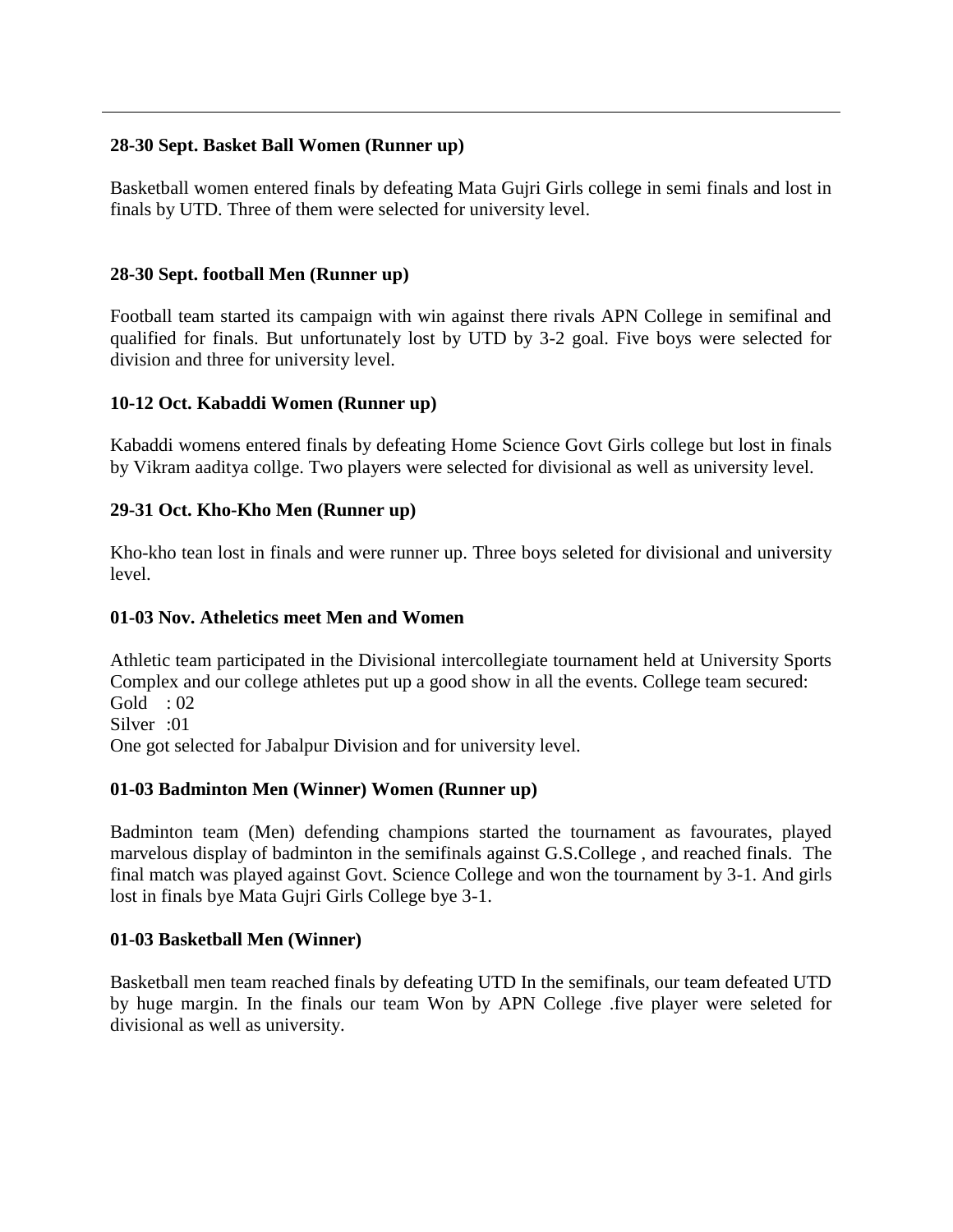### **21-31 Jan. Hockey Men ( winner)**

Hockey team played marvelous and were the winner of the tournament. Our college defeated OFK College bye 11-0 goals.

#### **22th December 2007.Annual Athletic Meet**

Annual Athletic Meet held at University Complex. Every thing went on well. Participation was good in some events, but only few girls took part in the athletic events.

Golden Jubilee Best Athlete (Men) shared by two: Mr. Anchal vishwakarma B.Com IV Semester

Golden Jubilee Best Athlete (Women) Section: Ku. Bharti panwar B.Com VI Semester

### **List of University Players**

| <b>NAMES</b>                      | <b>GAME</b>           |
|-----------------------------------|-----------------------|
| MR. MELRIK GODFREY<br>$1_{-}$     | <b>BASKETBALL</b>     |
| $2^{\circ}$<br>MR. CHITRANSH VELU | <b>BASKETBALL</b>     |
| 3. MR.NEERAJ KUMAR                | <b>BASKETBALL</b>     |
| MR. ABHIROOP CHANSORIA<br>4.      | <b>BASKETBALL</b>     |
| 5. MR. SOURABH SHARMA             | <b>BASKETBALL</b>     |
| 6. MS. UNNATI CHASORIA            | <b>BASKETBALL</b>     |
| 7. MS.ANUBHA THAKUR               | NATIONAL (BASKETBALL) |
| 8. MS. SHUSHEELA SAINI            | <b>BASKETBALL</b>     |
| 9. MS. NANCY LAL                  | NATIONAL (HOCKEY)     |
| 10. MS. PALAK RAJPOOT             | NATIONAL (HOCKEY)     |
| 11. MS. SHAMA BANO                | NATIONAL (HOCKEY)     |
| 12. MR. SACHIN DAHA               | <b>HOCKEY</b>         |
| 13. MR. VICKY YADAV               | <b>HOCKEY</b>         |
| 14. MR. VARUN JOHNSON             | NATIONAL (FOOTBALL)   |
| 15. MR. MANJEET SINGH             | <b>FOOTBALL</b>       |
| 16. MR.ANIKET                     | <b>FOOTBALL</b>       |
| 17. MS. STEPHY S. XAVIER          | <b>FOOTBALL</b>       |
| 18. MS. SONALI TRIPATHY           | <b>KABADDI</b>        |
| 19. MS. NITESHWARI                | <b>KABADDI</b>        |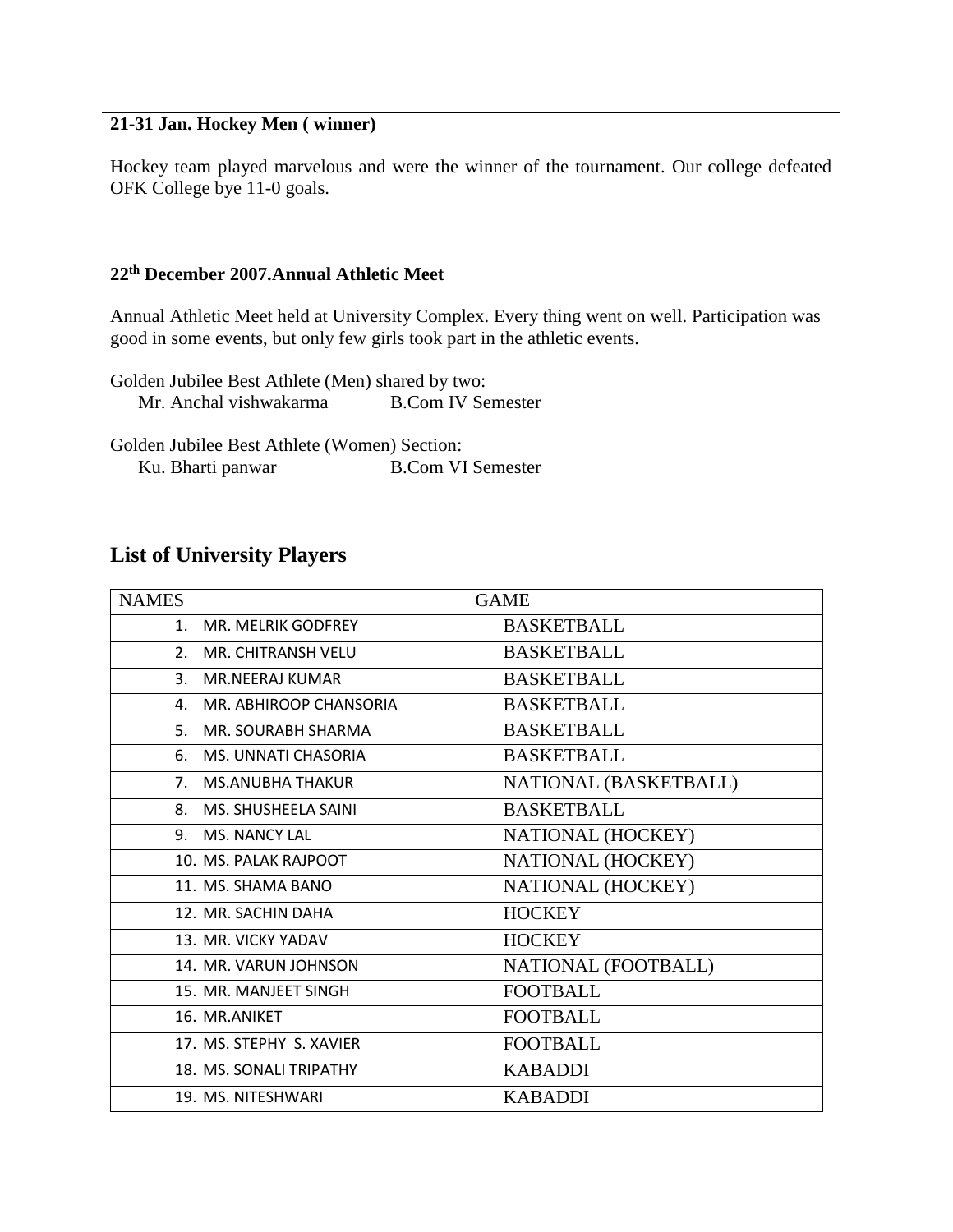| 20. MR. SHUBRAJEET GHOSH       | NATIONAL (TABLE-TENNIS)      |  |
|--------------------------------|------------------------------|--|
| 21. MR. AAQUIB BAIG            | <b>TABLE-TENNIS</b>          |  |
| 22. MR. SHIVAM                 | <b>TABLE-TENNIS</b>          |  |
| 23. MS. ANSHU SINGH            | <b>TABLE-TENNIS</b>          |  |
| 24. MS ANUBHA                  | <b>TABLE-TENNIS</b>          |  |
| 25. MR YOUNAS KISPOTTA         | <b>VOLLERYBALL</b>           |  |
| 26. MR. VIMAL KUMAR            | <b>VOLLEYBALL</b>            |  |
| 27. MR ASHIS KUMAR             | <b>VOLLEYBALL</b>            |  |
| 28. MS. SHIKHA PATHAK          | <b>VOLLEYBALL</b>            |  |
| 29. MS. NEETU RATHORE          | NATIONAL (VOLLEYBALL)        |  |
| 30. MR. MOHIT MUKUND PRAJAPATI | <b>BADMINTON</b>             |  |
| 31. MR. ANKIT CHOUKSEY         | <b>BADMINTON</b>             |  |
| 32. MR. PRATIK KANKANE         | <b>BADMINTON</b>             |  |
| 33. MR. AKSHAY MISHRA          | <b>BADMINTON</b>             |  |
| 34. MR. RISHAB VERMA           | <b>BADMINTON</b>             |  |
| 35. MS. SONAM TIWARI           | <b>BADMINTON</b>             |  |
| 36. MR. GYAN BHUSHAN           | <b>NATIONAL (JUDO)</b>       |  |
| 37. MS. NAZNEEN ANJUM          | <b>JUDO</b>                  |  |
| 38. MR. ZAFRUDDIN ANWAR        | NATIONAL (CRICKET)           |  |
| 39. MR. DEEPAK TRIPATI         | <b>CRICKET</b>               |  |
| 40. MR. ABHISHEK MEHTA         | <b>CRICKET</b>               |  |
| 41. MR. ANCHAL VISWAKARMA      | ATHETICS (SHOT PUT & DISCUSS |  |
|                                | THROW)                       |  |
| 42. MR. BHUPENDRA SINGH        | KHO-KHO                      |  |
| 43. MR. RANVIJAY SINGH         | KHO-KHO                      |  |
| 44. MR. ARSHAN                 | KHO-KHO                      |  |
| 45. Mr.KAPIL KESHARWANI        | <b>HAND BALL</b>             |  |
|                                |                              |  |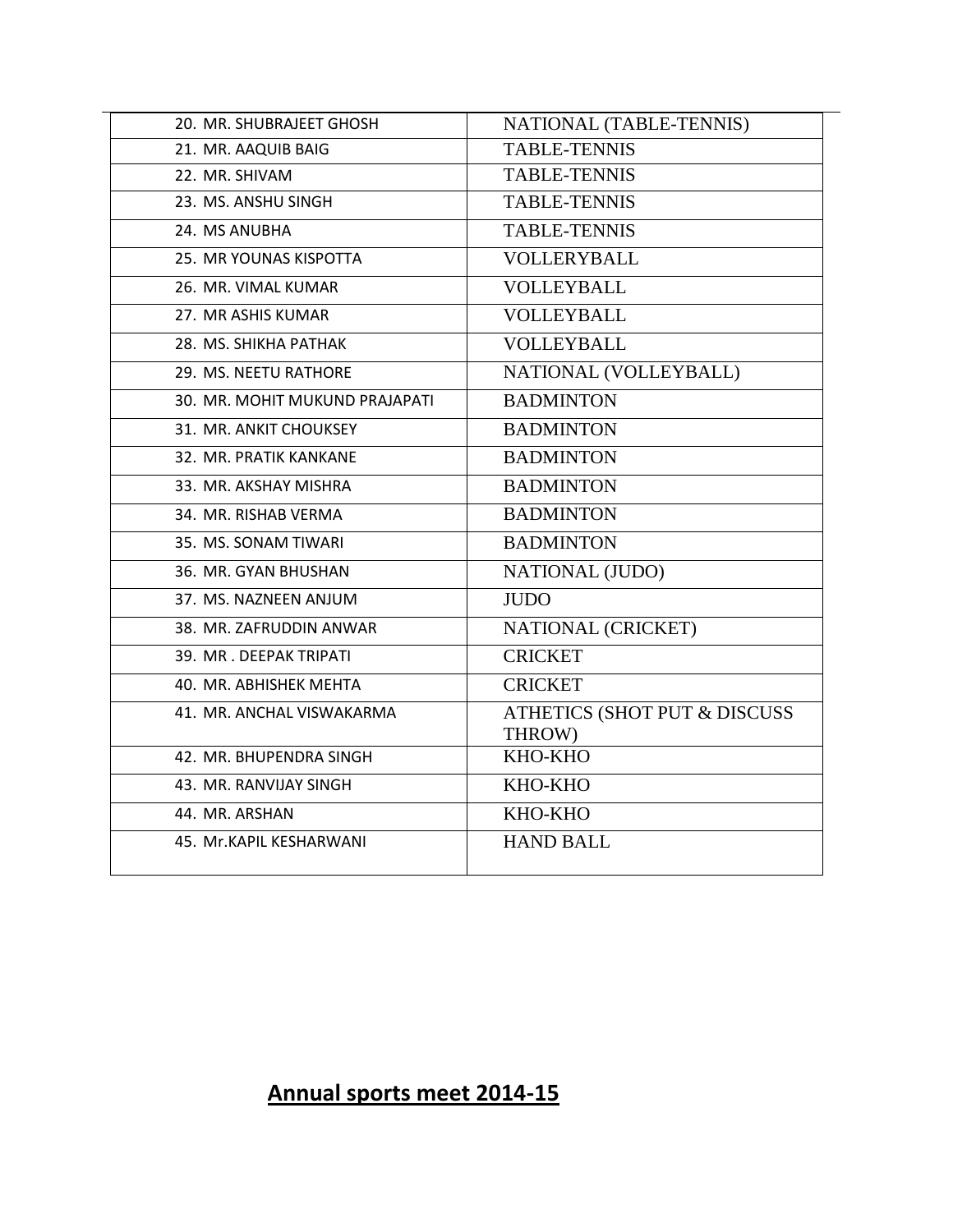### **100 meter (men)**

| <b>RANK</b> | NAME             | <b>RESSULT</b> | <b>CLASS</b>  |
|-------------|------------------|----------------|---------------|
| 1st         | Jitendra tiwari  |                | B.Ed I sem    |
| 2nd         | Prahladh maskole | 9              | BCom.3rd sem  |
| 3rd         | Shubham shukla   | З              | B.Com 1st sem |

### **100 meter (women)**

| <b>RANK</b> | <b>NAME</b>     | <b>RESSULT</b> | <b>CLASS</b>                        |
|-------------|-----------------|----------------|-------------------------------------|
| 1st         | Sonali tripathy |                | $BA \, 3^{rd}$ sem                  |
| 2nd         | Sushila saini   |                | $B.$ Com 1 <sup>st</sup> sem        |
| 3rd         | Jyoti verma     |                | $B_{\cdot}$ Com 1 <sup>st</sup> sem |

### **200 METER MEN**

| <b>RANK</b> | NAME            | <b>RESSULT</b> | <i><b>CLASS</b></i>                 |
|-------------|-----------------|----------------|-------------------------------------|
| 1st         | Jitendra tiwari |                | $BA \, 3^{rd}$ sem                  |
| 2nd         | Ranvijay singh  |                | $B_{\cdot}$ Com 1 <sup>st</sup> sem |
| 3rd         | Noel telis      |                | B.ed $1st$ sem                      |

### **200 METER WOMEN**

| <b>RANK</b> | NAME            | <b>RESSULT</b> | <b>CLASS</b>                        |
|-------------|-----------------|----------------|-------------------------------------|
| 1st         | Sonali Tripathy |                | $BA1st$ sem                         |
| 2nd         | Sakshi Pandey   |                | $B_{\cdot}$ Com 1 <sup>st</sup> sem |
| 3rd         | Archana Marry   |                | $B_{\cdot}$ Com 3 <sup>rd</sup> sem |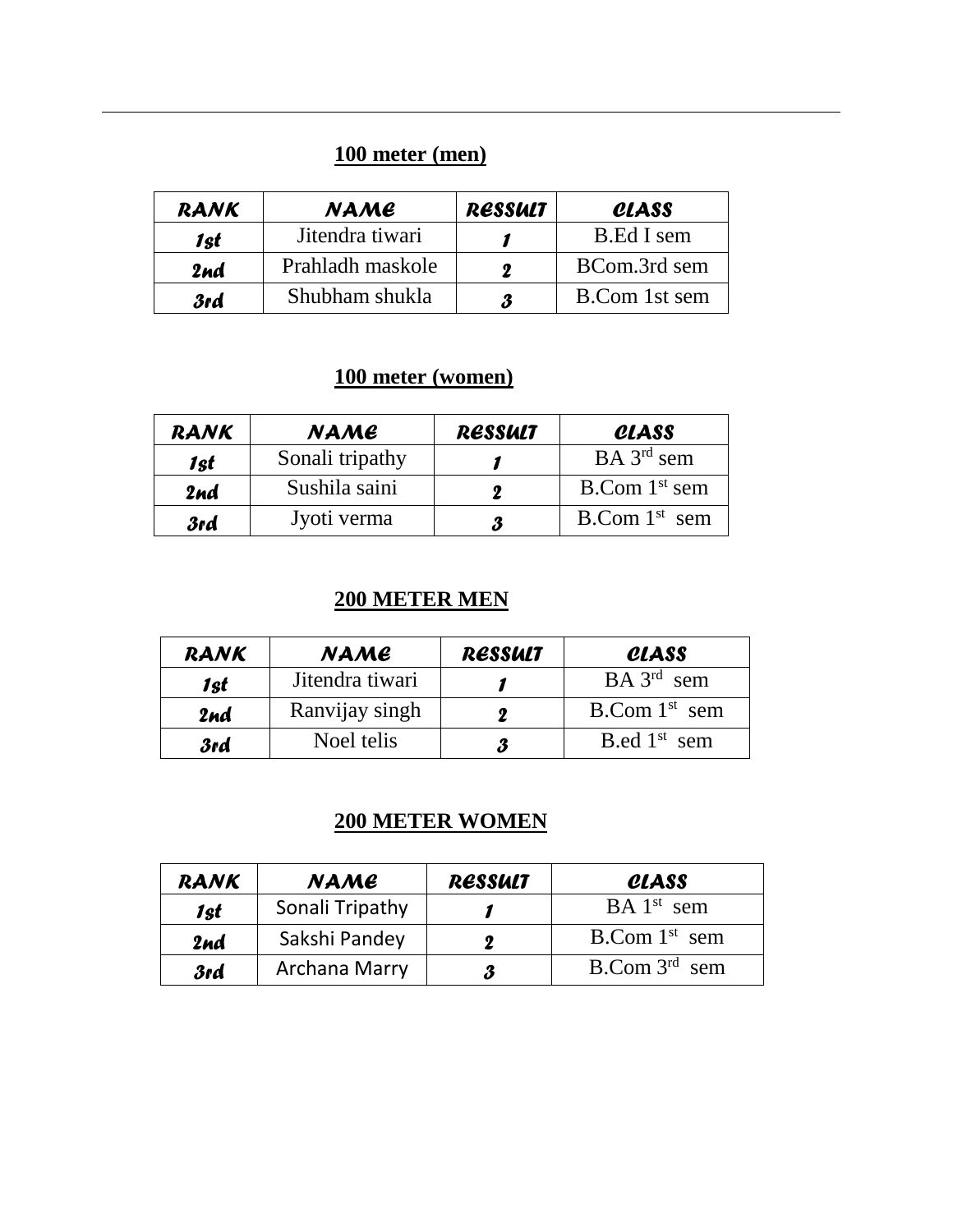# **400 METER MEN**

| <b>RANK</b> | NAME           | <b>RESSULT</b> | <b>CLASS</b>                        |
|-------------|----------------|----------------|-------------------------------------|
| 1st         | Gauray Rana    |                | $B.A 1st$ sem                       |
| 2nd         | Ranvijay singh | 9              | $B_{\cdot}$ Com 1 <sup>st</sup> sem |
| 3rd         | Atanu Nath     |                | B.com $5th$ sem                     |

### **400 METER WOMEN**

| <b>RANK</b> | NAME            | <b>RESSULT</b> | <b>CLASS</b>                        |
|-------------|-----------------|----------------|-------------------------------------|
| 1st         | Monika devi     |                | $B_{\cdot}$ Com 3 <sup>rd</sup> sem |
| 2nd         | Archana marry   |                | BSc $1st$ sem                       |
| 3rd         | Manjusha tiwari |                | B.com $5th$ sem                     |

### **800 METER MEN**

| <b>RANK</b> | NAME           | <b>RESSULT</b> | <b>CLASS</b>                        |
|-------------|----------------|----------------|-------------------------------------|
| 1st         | Guarav rana    |                | $B_{\cdot}$ Com 1 <sup>st</sup> sem |
| 2nd         | Shivam         |                | BSc $1st$ sem                       |
| 3rd         | Abhishek gupta |                | $BA 5th$ sem                        |

### **800 METER WOMEN**

| <b>RANK</b> | NAME          | <b>RESULT</b> | <b>CLASS</b>                           |
|-------------|---------------|---------------|----------------------------------------|
| 1st         | Bharti panwar |               | $B_{\cdot}$ Com 5 <sup>th</sup><br>sem |
| 2nd         | Archana marry |               | $\operatorname{Bsc} 1^{\text{st}}$ sem |
| 3rd         | Manju Shah    |               | B.Com 3rd sem                          |

### **DISCUSS MEN**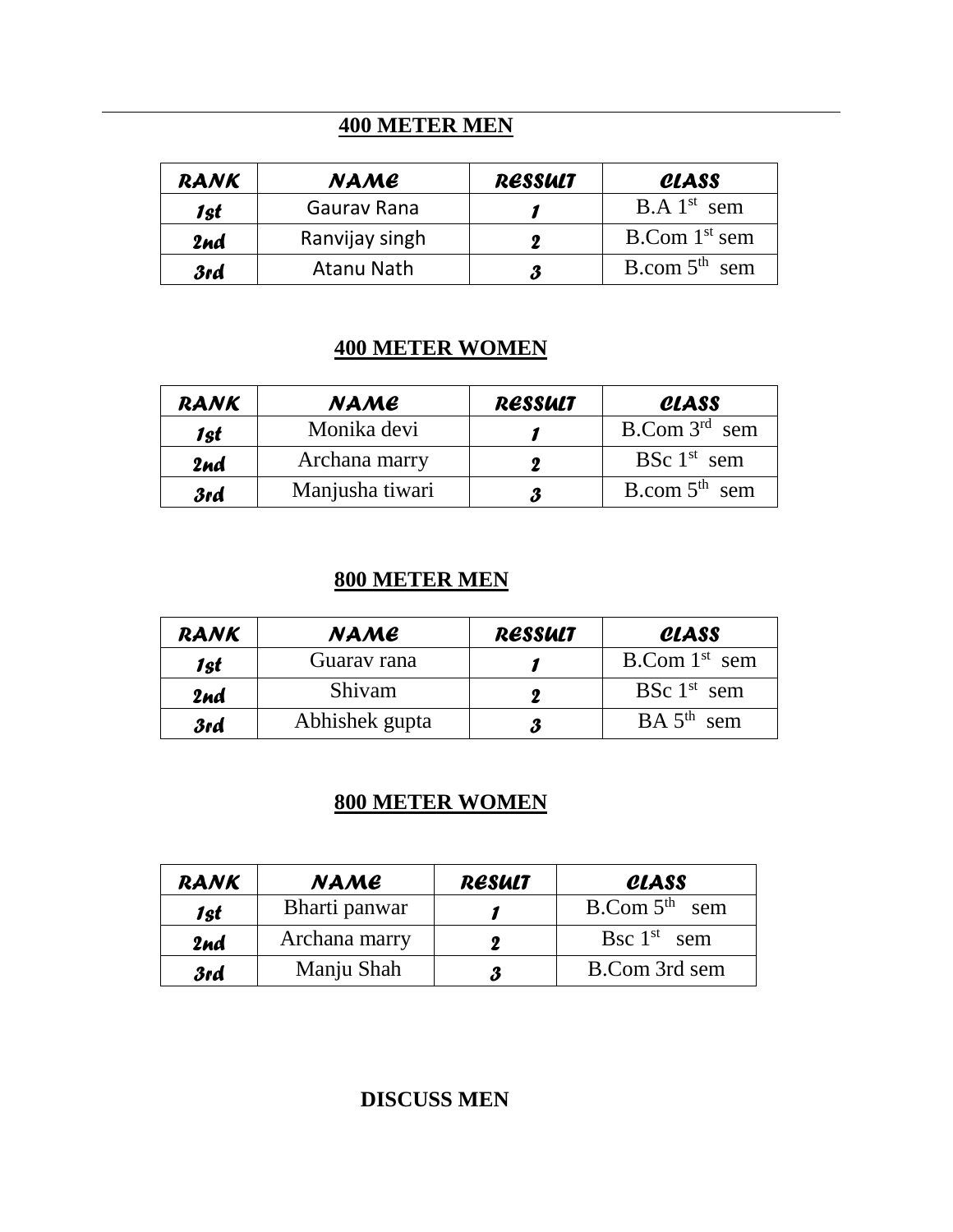| <b>RANK</b> | NAME            | <b>RESULT</b> | <b>CLASS</b>   |
|-------------|-----------------|---------------|----------------|
| 1st         | Abhishek verma  |               | $B.A. 3rd$ sem |
| 2nd         | Rohit garg      |               | B.com 5th sem  |
| 3rd         | Bhavesh madyani |               | Bsc 5th sem    |

### **DISCUSS WOMEN**

| <b>RANK</b> | NAME             | <b>RESULT</b> | <i><b>CLASS</b></i>                 |
|-------------|------------------|---------------|-------------------------------------|
| 1st         | Bharti panwar    |               | B. Com 5 <sup>th</sup> sem          |
| 2nd         | Monika devi      |               | $B_{\cdot}$ Com 3 <sup>rd</sup> sem |
| 3rd         | Unnati chansoria |               | $B_{\cdot}$ Com $5^{\text{th}}$ sem |

### **SHOT PUT MEN**

| <b>RANK</b> | NAME            | <b>RESULT</b> | <b>CLASS</b>  |
|-------------|-----------------|---------------|---------------|
| 1st         | Amandeep singh  |               | B.Com 3rd sem |
| 2nd         | Abhishek sharma |               | $Bsc 3rd$ sem |
| 3rd         | Deeraj kumar    |               | MA 1st sem    |

### **SHOT PUT WOMEN**

| <b>RANK</b> | NAME          | <b>RESSULT</b> | <b>CLASS</b>                        |
|-------------|---------------|----------------|-------------------------------------|
| 1 st        | Anshi singh   |                | BA 6th sem                          |
| 2nd         | Bharti panwar |                | $BCom 5th$ sem                      |
| 3rd         | Monika devi   |                | $B_{\cdot}$ Com 3 <sup>rd</sup> sem |

# **Best sports personalities of 2014-15**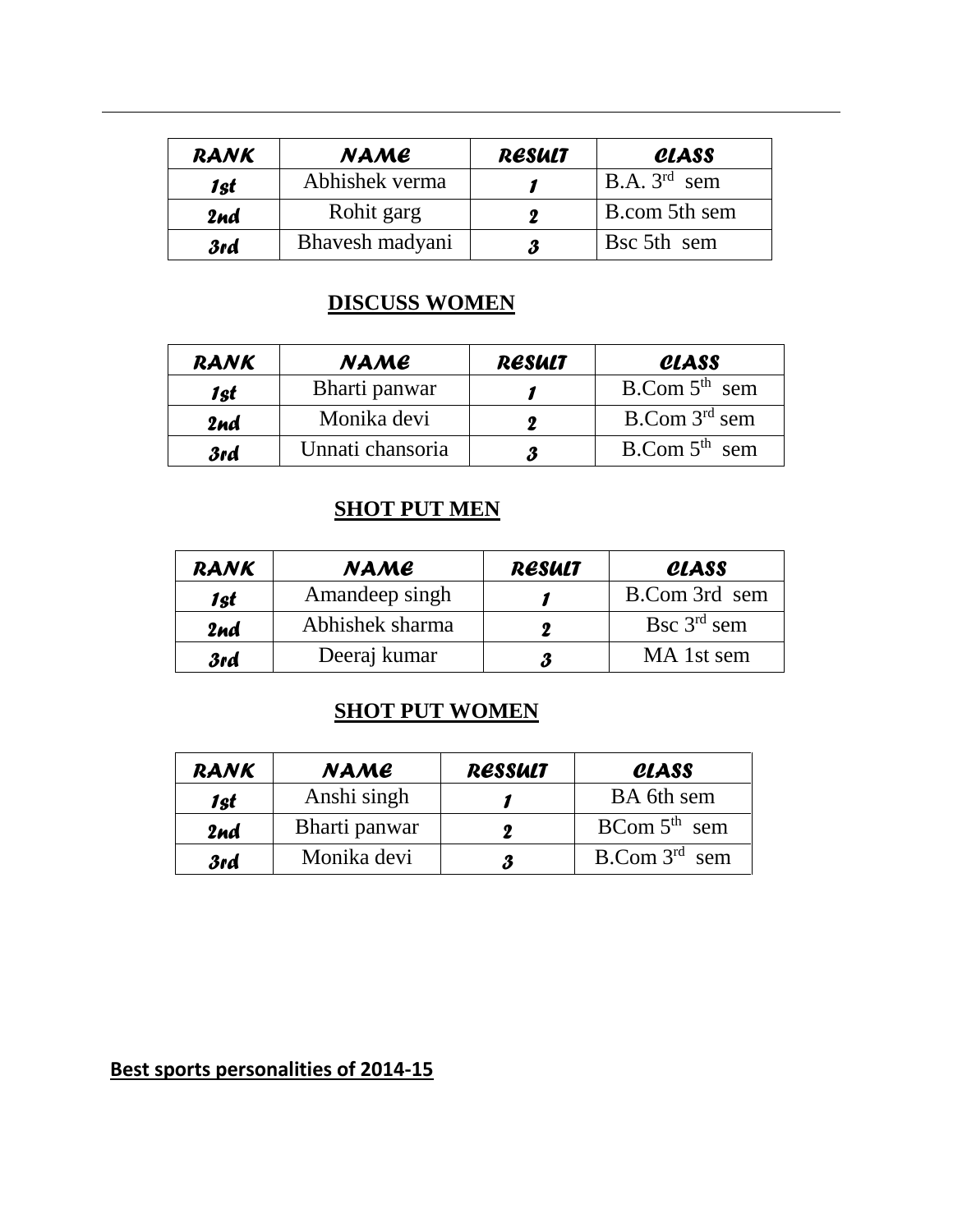### **Anchal vishwakarma B.Com III sem Bharti Panwar B.Com V sem**

**Mr.Harish Dubey** Sports officer St.aloysius' college jabalpur

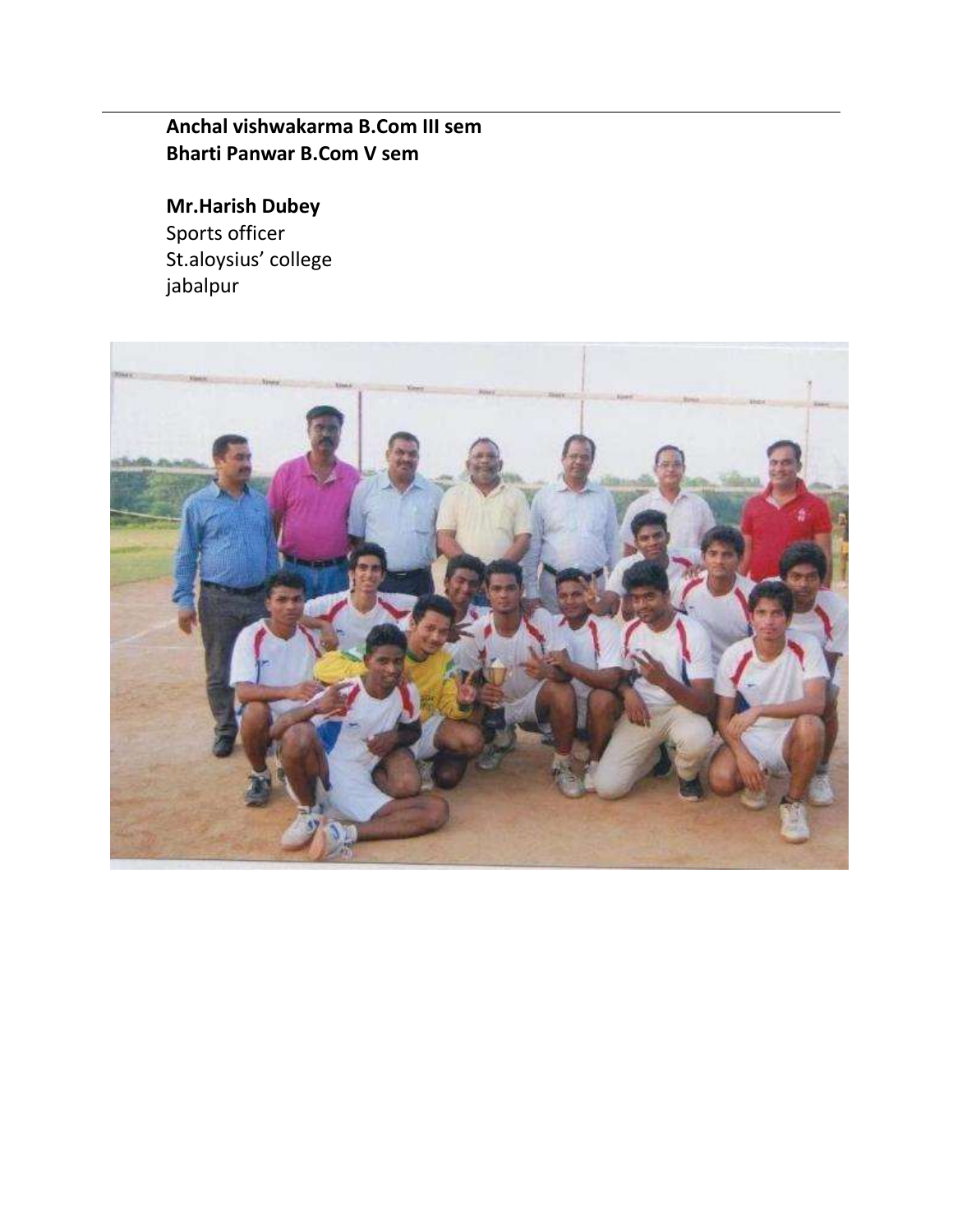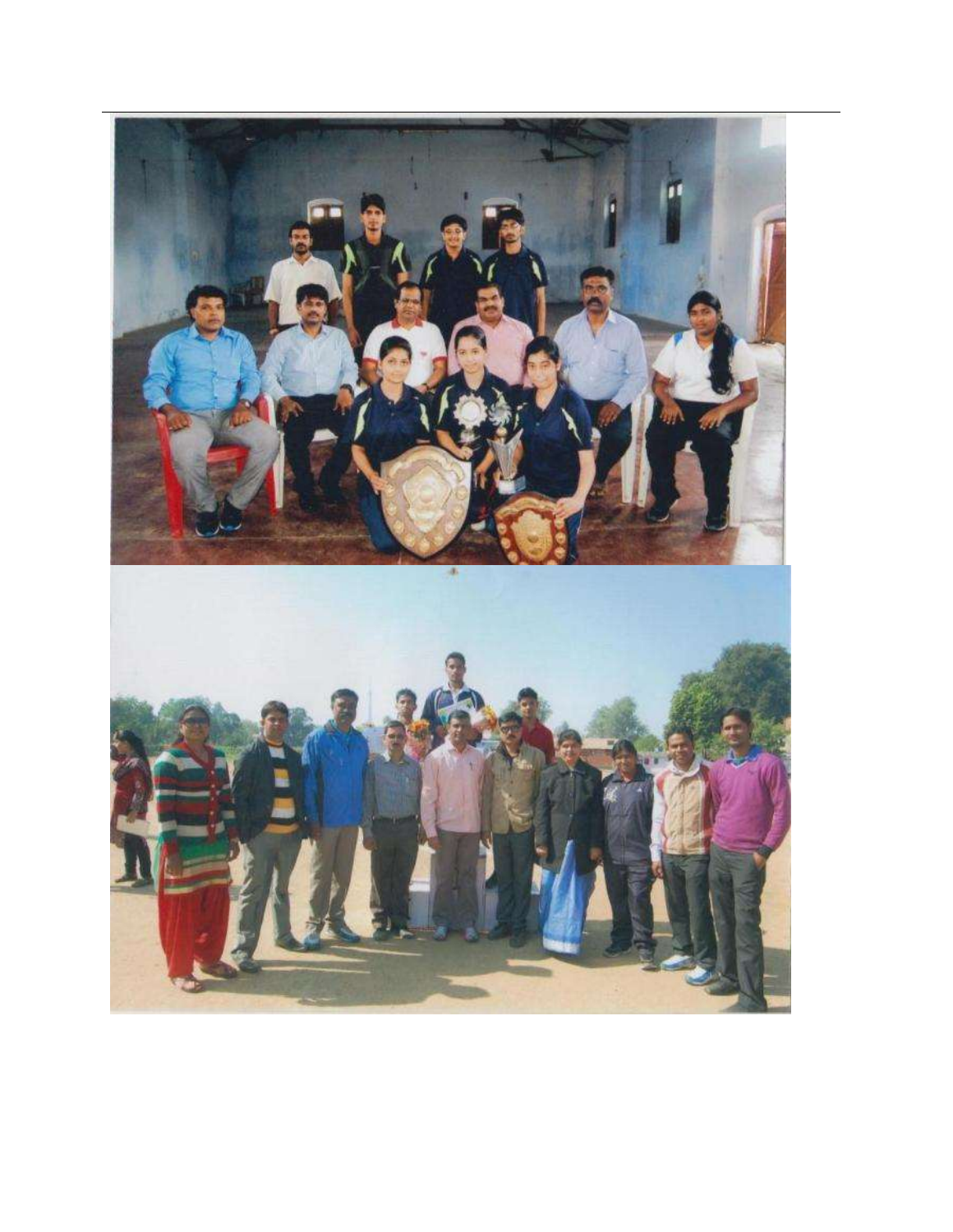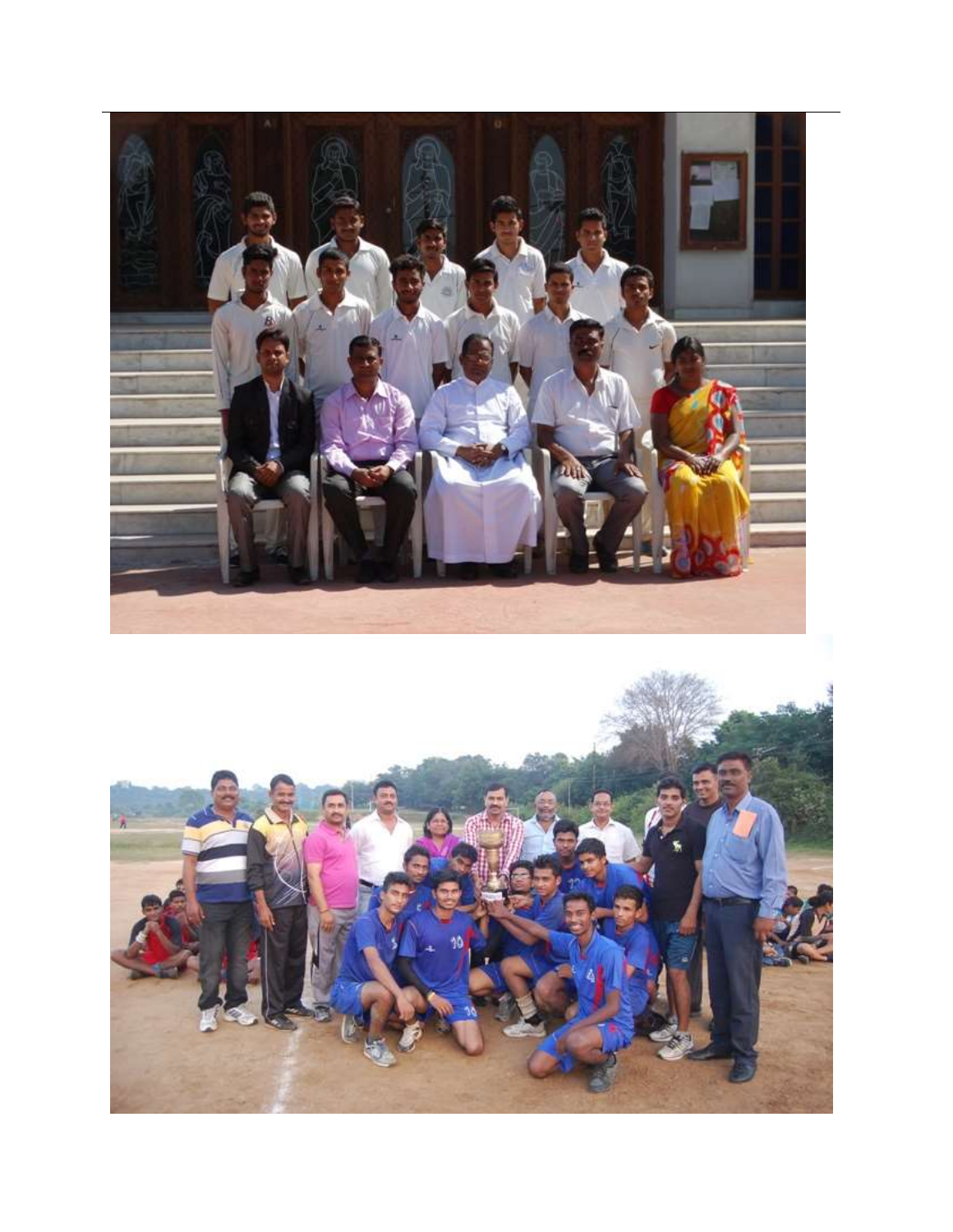